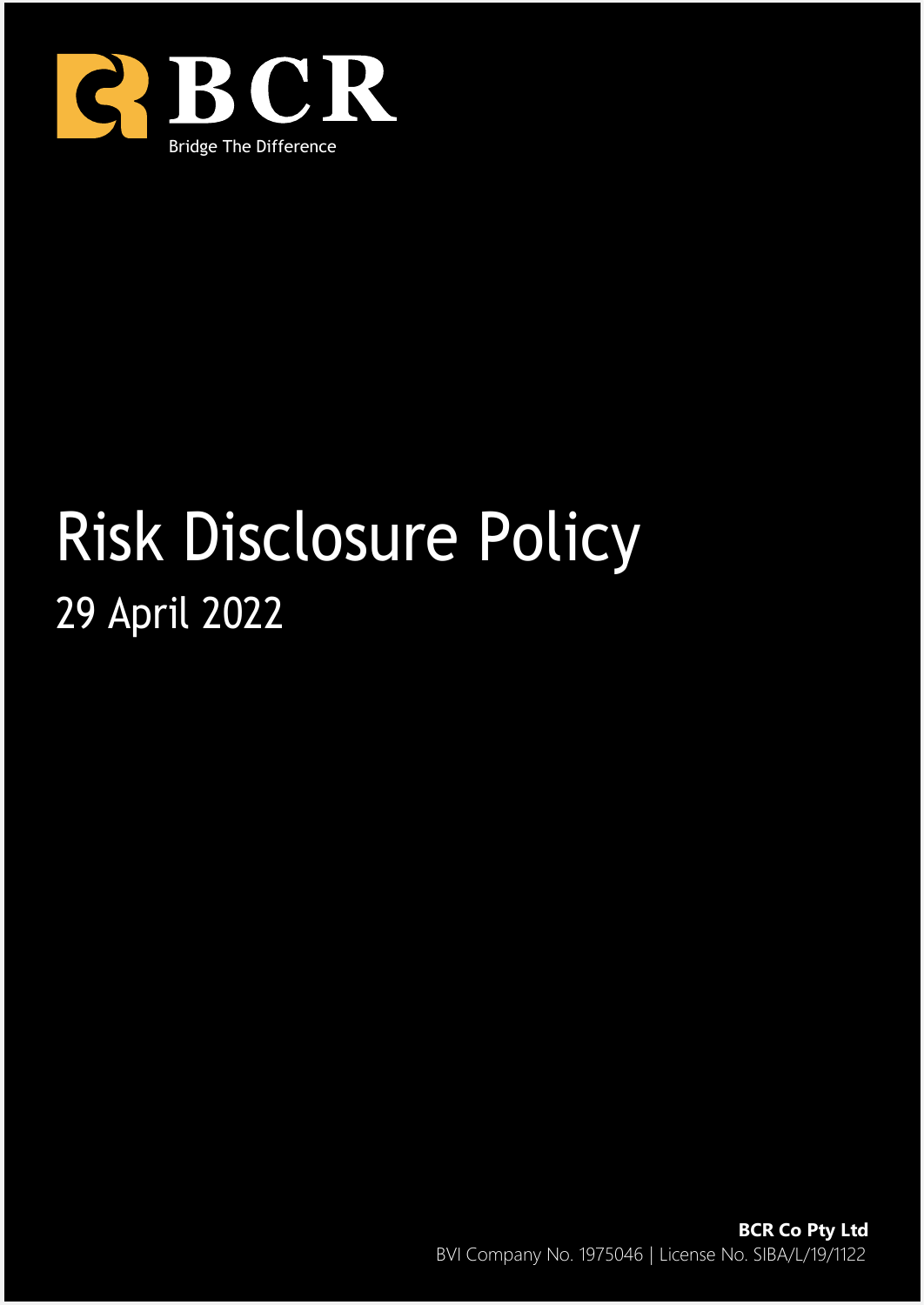## **I. Introduction**

1. BCR Co Pty Ltd (hereinafter the "Company") is a regulated broker company with a registered address Trident Chambers, Wickham's Cay 1, Road Town, Tortola, British Virgin Islands, trading in financial and commodity-based derivative instruments and other securities. The Company is authorised and regulated by The British Virgin Islands Financial Services Commission (the "FSC") (SIBA/L/19/1122).

#### **II. Scope of the Policy**

- 1. This Risk Disclosure Policy (hereinafter the "Policy") is provided to the Company's Clients and prospective Clients in compliance with the provisions of the Law.
- 2. The Policy forms part of the Client Agreement with the Company, thus the Client is also bound by the terms of this Policy, as set out herein.
- 3. Before applying to the Company for a trading account and before they begin to trade with the Company, all Clients and prospective Clients should read carefully the following risk disclosures and warnings contained in this document relating to leveraged derivative instruments traded over the counter.
- 4. However, it is noted that this Policy cannot and does not disclose or explain all of the risks and other significant aspects involved in dealing in leveraged derivative instruments. The notice was designed to explain in general terms the nature of the risks involved when dealing in leveraged derivative instruments on a fair and non-misleading basis.

#### **III. General Risk Warning**

- 1. The Client should not engage in any investment directly or indirectly in Financial Instruments unless he knows or understands the risks involved for each one of the financial instruments offered by the Company.
- 2. The Client should acknowledge that you run a great risk of incurring losses and damages as a result of the purchase and/ or sale of any financial instrument and accept that he is willing to undertake this risk.
- 3. It is noted that this document cannot and does not disclose or explain all of the risks and other significant aspects involved in dealing in leveraged derivative instruments. The notice was designed to explain in general terms the nature of the risks involved when dealing in Financial Instruments on a fair and non-misleading basis, according to the Law. The Client should be aware of all the risks associated with trading in leveraged derivative instruments and seek independent professional expert advice if he has any doubts. The Company does not provide such advice. If the Client does not understand the risks involved in trading in leveraged derivative instruments, he should not trade at all.

## **IV. Technical Risks**

- 1. The Client and not the Company shall be responsible for the risks of financial losses caused by failure, malfunction, interruption, disconnection or malicious actions of information, communication, electricity, electronic or other systems.
- 2. If the Client undertakes transactions on an electronic system, he will be exposed to risks associated with the system including the failure of hardware, software, servers, communication lines and internet failure. The result of any such failure may be that his order is either not executed according to his instructions or it is not executed at all. The Company does not accept any liability in the case of such a failure.
- 3. The Client acknowledges that the unencrypted information transmitted by e-mail is not protected from any unauthorized access.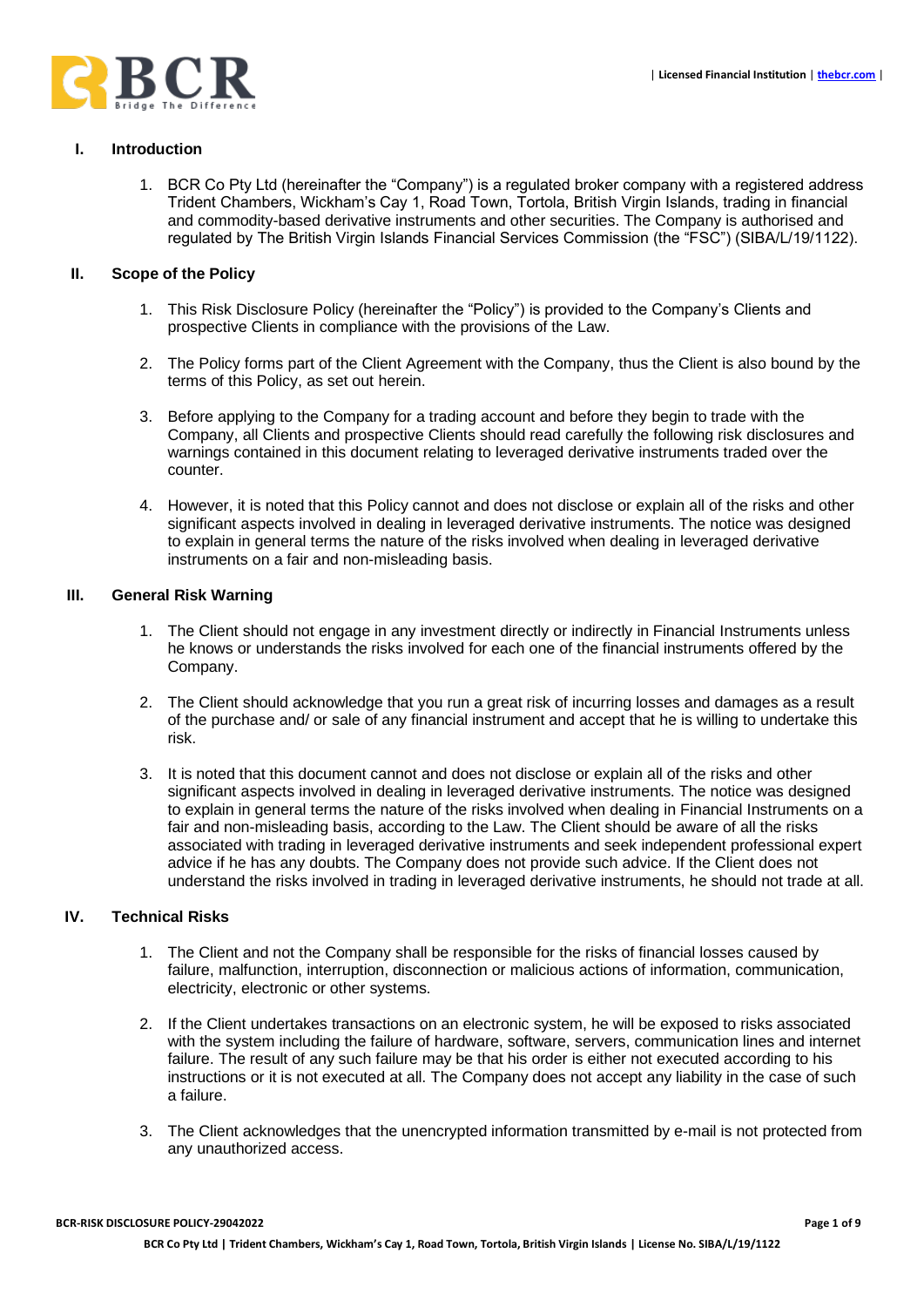

- 4. At times of excessive deal flow the Client may have some difficulties to be connected over the phone or the Company's Platform(s)/system(s), especially in a fast Market (for example, when key macroeconomic indicators are released).
- 5. The Client acknowledges that the internet may be subject to events which may affect his access to the Company's Website and/or the Company's trading Platform(s)/system(s), including but not limited to interruptions or transmission blackouts, software and hardware failure, internet disconnection, public electricity network failures or hacker attacks. The Company is not responsible for any damages or losses resulting from such events which are beyond its control or for any other losses, costs, liabilities, or expenses (including, without limitation, loss of profit) which may result from the Client's inability to access the Company's Website and/or Trading System or delay or failure in sending orders or Transactions.
- 6. The Client is warned that when trading in electronic platform he assumes risk of financial loss which may be a consequence of amongst other things:
	- i. Failure of Client's devices, software and poor quality of connection;
	- ii. The Company's or Client's hardware or software failure, malfunction or misuse.
- 7. In connection with the use of computer equipment and data and voice communication networks, the Client bears the following risks amongst other risks in which cases the Company has no liability of any resulting loss:
	- i. Power cut of the equipment on the side of the Client or the provider, or communication operator (including voice communication) that serves the Client;
	- ii. Physical damage (or destruction) of the communication channels used to link the Client and provider (communication operator), provider, and the trading or information server of the Client;
	- iii. Outage (unacceptably low quality) of communication via the channels used by the Client, or the Company or the channels used by the provider, or communication operator (including voice communication) that are used by the Client or the Company;
	- iv. Wrong or inconsistent with requirements settings of the Client Terminal;
	- v. Untimely update of the Client Terminal;
	- vi. The use of communication channels, hardware and software, generate the risk of nonreception of a message (including text messages) by the Client from the Company;
	- vii. Trading over the phone might be impeded by overload of connection;
	- viii. Malfunction or non-operability of the Platform, which also includes the Client Terminal.
- 8. The Client may suffer financial losses caused by the materialization of the above risks, the Company accepting no responsibility or liability in the case of such a risk materializing and the Client shall be responsible for all the related losses he may suffer.

## **V. Trading Platform**

- 1. The Client is warned that when trading in an electronic platform he assumes risk of financial loss which may be a consequence of amongst other things:
	- i. Failure of Client's devices, software and poor quality of connection.
	- ii. The Company's or Client's hardware or software failure, malfunction or misuse.
	- iii. Improper work of Client's equipment.
	- iv. Wrong setting of Client's Terminal.
	- v. Delayed updates of Client's Terminal.
- 2. The Client acknowledges that only one Instruction is allowed to be in the queue at one time. Once the Client has sent an Instruction, a new Instruction can be given to the Company.
- 3. The Client acknowledges that when the Client closes the order placing/ deleting window or the position opening/closing window, the Instruction, which has been sent to the Server, shall not be cancelled.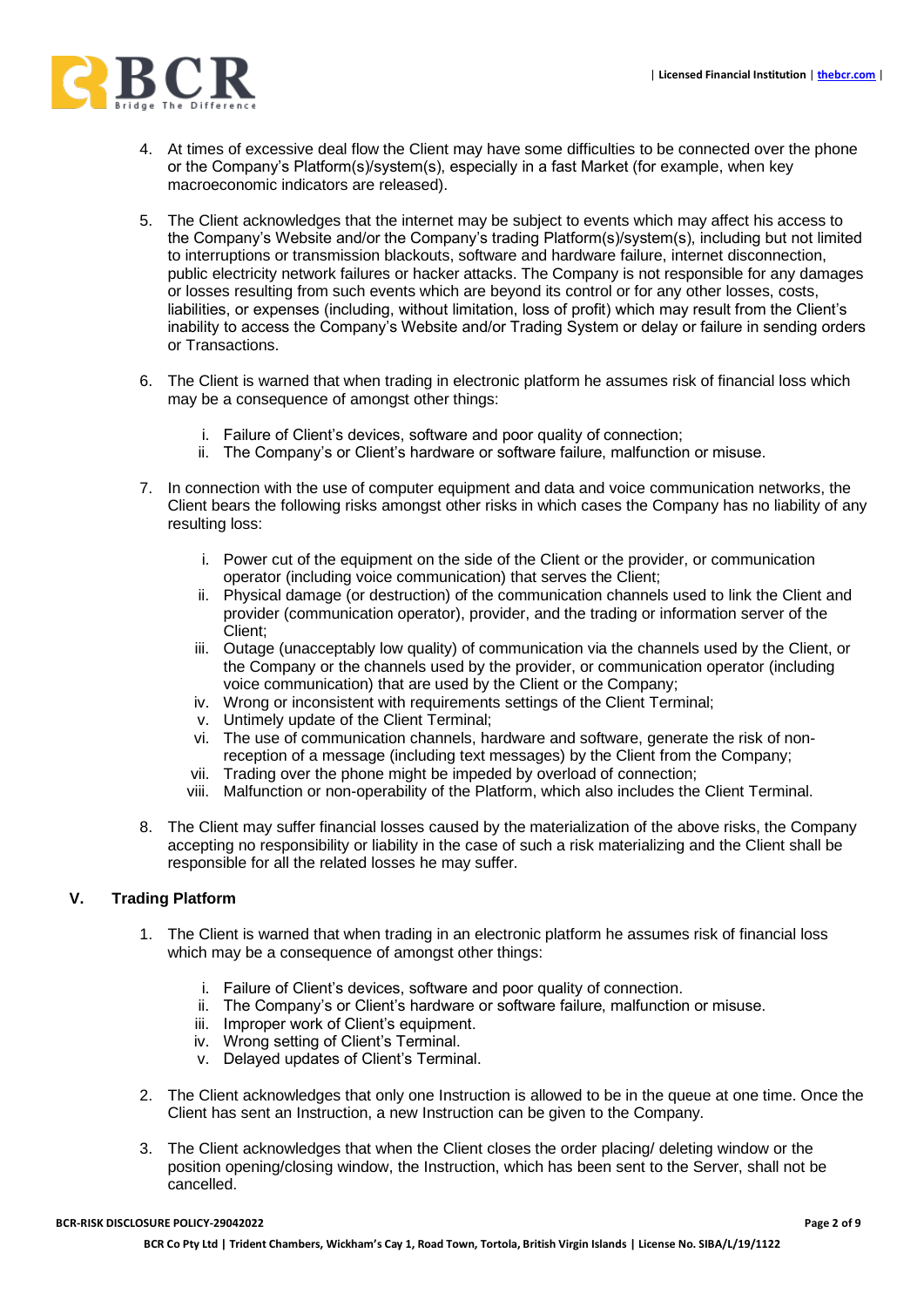

- 4. Orders may be executed one at a time while being in the queue. Multiple orders from the same Client Account in the same time may not be executed.
- 5. The Client acknowledges that when the Client closes the Order, it shall not be cancelled.
- 6. In case the Client has not received the result of the execution of the previously sent Order but decides to repeat the Order, the Client shall accept the risk of making two Transactions instead of one.
- 7. The Client acknowledges that if the Pending Order has already been executed but the Client sends an instruction to modify its level, the only instruction, which will be executed, is the instruction to modify Stop Loss and/or Take Profit levels on the position opened when the Pending Order triggered.

#### **VI. Risks and Warning Associated with Transactions in Complex Financial Instruments**

- 1. General
	- i. Although leveraged derivative instruments can be used for the management of investment risk, some of these products are unsuitable for many investors. Different leveraged derivative instruments involve different levels of exposure to risk and in deciding whether to trade in such instruments the Client should be aware of the risks and factors contained in this document. However, it is noted that this document cannot disclose all the risks and other important aspects of leveraged derivative instruments.
	- ii. Trading in leveraged derivative instruments such as Contracts-for-Difference (CFDs) and leveraged FX are VERY SPECULATIVE AND HIGHLY RISKY and is not suitable for all members of the general public.
	- iii. The Client should not deal in these products unless he understands their nature and the extent of his exposure to economic, legal and other risks involved and that he may lose entirely all his money, additional commissions and other expenses incurred.
	- iv. The Client should also be satisfied that the product is suitable for him in light of his personal financial circumstances, financial resources, lifestyle and obligations and are financially able to assume the loss of their entire investment.
	- v. The Client should have the knowledge to understand leveraged derivative trading and the Underlying assets and Markets. CFDs are derivative financial instruments deriving their value from the prices of the underlying assets/markets in which they refer to (for example currency, equity indices, stocks, metals, indices futures, forwards etc.). Although the prices at which the Company trades are set by an algorithm developed by the Company, the prices are derived from the Underlying Assets /market. It is important therefore that the Client understands the risks associated with trading in the relevant underlying asset/ market because fluctuations in the price of the underlying asset/ market will affect the profitability of his trade.
	- vi. The Company will not provide the Client with any advice relating to leveraged derivative instruments and the Underlying Assets and Markets or make investment recommendations of any kind. So, if the Client does not understand the risks involved, he should seek advice and consultation from an independent financial advisor. If the Client still does not understand the risks involved in trading in leveraged derivative instruments, he should not trade at all.
- 2. Leverage and Gearing
	- i. Transactions in leveraged derivative instruments carry a high degree of risk. The amount of initial margin may be small relative to the value of the derivative instruments so that transactions are "leveraged" or "geared".
	- ii. A relatively small market movement will have a proportionately larger impact on the funds the Client has deposited or will have to deposit; this may work against the Client as well as for the Client. The Client may sustain a total loss of initial Margin funds and any additional funds deposited with the Company to maintain his position. If the market moves against the Client's position and/or Margin requirements are increased, the Client may be called upon to deposit additional funds on short notice to maintain his position. Failing to comply with a request for a deposit of additional funds, may result in closure of his position(s) by the Company on his behalf and he will be liable for any resulting loss or deficit.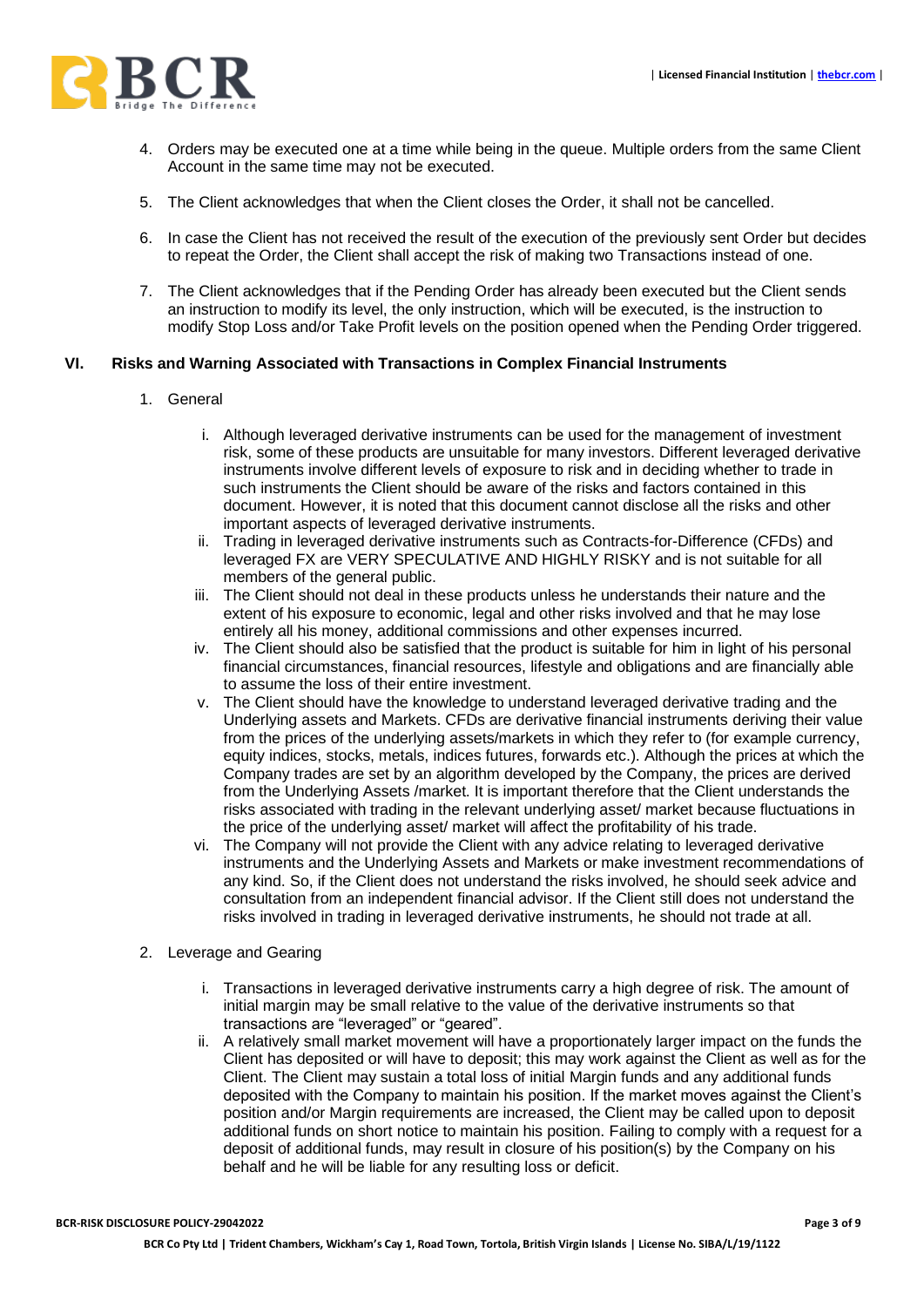

- 3. Risk-reducing Orders or Strategies
	- i. The placing of certain Orders (e.g. "stop-loss" orders, where permitted under local law, or "stop-limit" Orders), which are intended to limit losses to certain amounts, may not be adequate given that markets conditions make it impossible to execute such Orders, e.g. due to illiquidity in the market. Strategies using combinations of positions, such as "spread" and "straddle"' positions may be as risky as taking simple "long" or "short" positions. Therefore, Stop Limit and Stop Loss Orders cannot guarantee the limit of loss.
	- ii. Trailing Stop and Expert Advisor cannot guarantee the limit of loss.

#### 4. Volatility

- i. Some leveraged derivative instruments trade within wide intraday ranges with volatile price movements. Therefore, the Client must carefully consider that there is a high risk of losses as well as profits. The price of leveraged derivative instruments is derived from the price of the Underlying Asset in which the leveraged derivative instruments refer to (for example Currency Pairs, equity indices, metals, commodities and forwards or any other asset available for trading with the Company according to the Company's discretion from time to time).
- ii. Leveraged derivative instruments and related Underlying Markets can be highly volatile. The prices of leveraged derivative instruments and the Underlying Asset may fluctuate rapidly and over wide ranges and may reflect unforeseeable events or changes in conditions, none of which can be controlled by the Client or the Company. Under certain market conditions it may be impossible for a Clients order to be executed at declared prices leading to losses.
- iii. The prices of leveraged derivative instruments and the Underlying Asset will be influenced by, amongst other things, changing supply and demand relationships, governmental, agricultural, commercial and trade programs and policies, national and international political and economic events and the prevailing psychological characteristics of the relevant marketplace.
- 5. Margin
	- i. The Client acknowledges and accepts that, regardless of any information which may be offered by the Company, the value of leveraged derivative instruments may fluctuate downwards or upwards and it is even probable that the investment may become of no value. This is owed to the margining system applicable to such trades, which generally involves a comparatively modest deposit or margin in terms of the overall contract value, so that a relatively small movement in the Underlying Market can have a disproportionately dramatic effect on the Client's trade. If the Underlying Market movement is in the Client's favor, the Client may achieve a good profit, but an equally small adverse market movement can not only quickly result in the loss of the Clients' entire deposit but may also expose the Client to a large additional loss.
- 6. Liquidity
	- i. Some of the Underlying Assets may not become immediately liquid as a result of reduced demand for the Underlying Asset and Client may not be able to obtain the information on the value of these or the extent of the associated risks.
- 7. Off-exchange Transactions in Leveraged Derivative Instruments
	- i. Leveraged derivative instruments offered by the Company are off-exchange transactions. While some off-exchange markets are highly liquid, transactions in off-exchange or nontransferable derivatives may involve greater risk than investing in on-exchange derivatives because there is no exchange market on which to close out an Open Position. It may be impossible to liquidate an existing position, to assess the value of the position arising from an off-exchange transaction or to assess the exposure to risk. Bid prices and Ask prices need not be quoted, and, even where they are, they will be established by dealers in these instruments and consequently it may be difficult to establish what a fair price is.
	- ii. In regard to transactions in leveraged derivative instruments the Company is using an Online Trading Systems for transactions in leveraged derivative instruments which does not fall into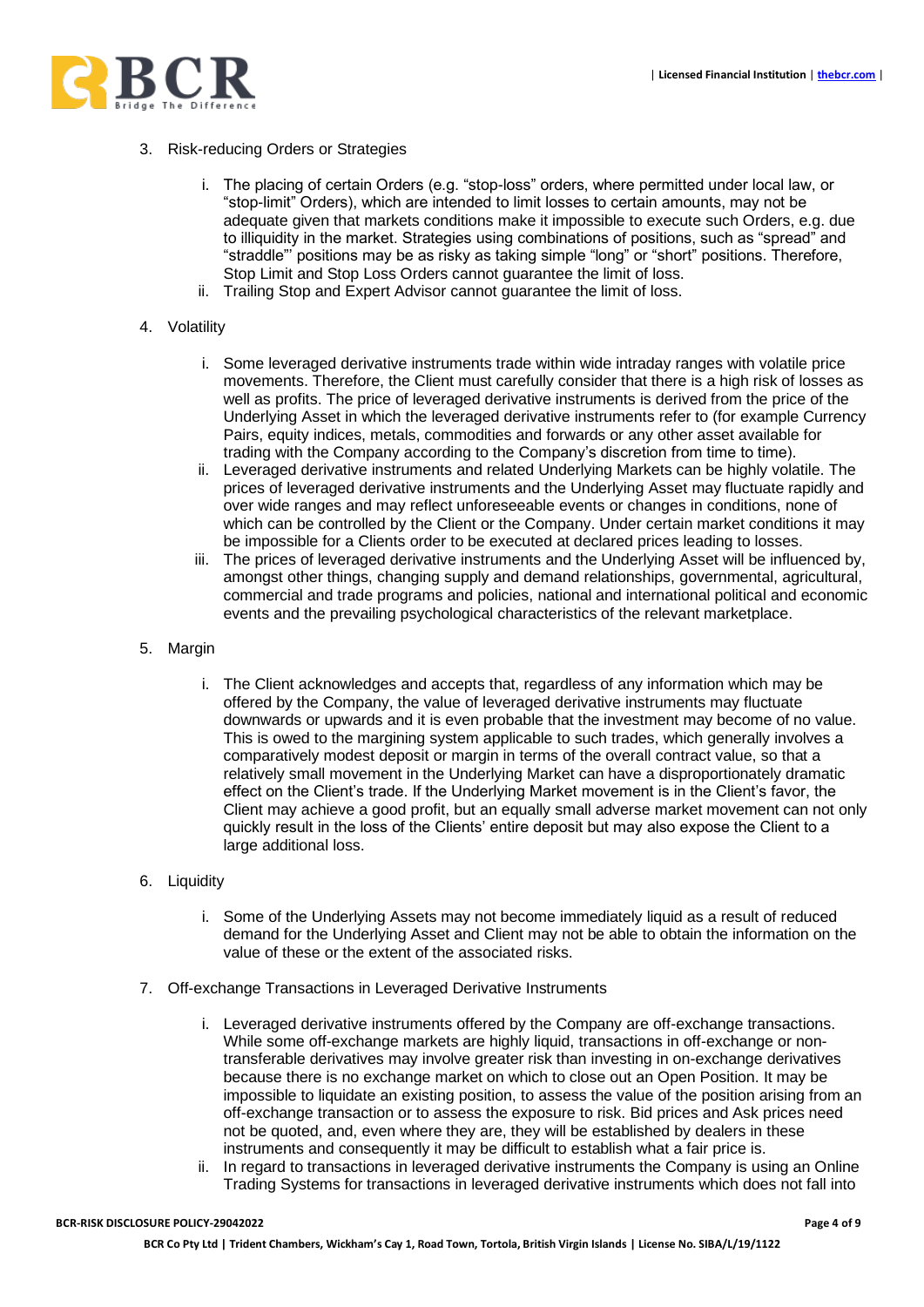

the definition of a recognized exchange as this is not a Multilateral Trading Facility and so do not have the same protection.

- 8. Contingent Liability Investment Transactions
	- i. Contingent liability investment transactions, which are margined, require the Client to make a series of payments against the purchase price, instead of paying the whole purchase price immediately. The Margin requirement will depend on the underlying asset of the Financial Instrument. Margin requirements can be fixed or calculated from current price of the underlying instrument and it can be found on the website of the Company.
	- ii. If the Client trades in leveraged derivative instruments, he may sustain a total loss of the funds he has deposited to open and maintain a position. If the market moves against the Client, he may be called upon to pay substantial additional funds at short notice to maintain the position. If the Client fails to do so within the time required, his position may be liquidated at a loss and he will be responsible for the resulting deficit. It is noted that the Company will not have a duty to notify the Client for any Margin Call to sustain a loss-making position.
	- iii. Even if a transaction is not margined, it may still carry an obligation to make further payments in certain circumstances over and above any amount paid when the Client entered the contract.
	- iv. Contingent liability investment transactions which are not traded on or under the rules of a recognised or designated investment exchange may expose the Client to substantially greater risks.
- 9. Suspensions of Trading
	- i. Under certain trading conditions it may be difficult or impossible to liquidate a position. This may occur, for example, at times of rapid price movement if the price rises or falls in one trading session to such an extent that under the rules of the relevant exchange trading is suspended or restricted. Placing a Stop Loss will not necessarily limit the Client's losses to the intended amounts, because market conditions may make it impossible to execute such an Order at the stipulated price. In addition, under certain market conditions the execution of a Stop Loss Order may be worse than its stipulated price and the realized losses can be larger than expected.
- 10. No Delivery
	- i. It is understood that the Client has no rights or obligations in respect of the leveraged FX or Underlying Assets relating to the derivative instruments he is trading. There is no delivery of the underlying asset.
- 11. Slippage
	- i. Slippage is difference between the expected price of a Transaction in a leveraged derivative instrument, and the price the Transaction is actually executed at. Slippage often occurs during periods of higher volatility (for example due to news events) making an Order at a specific price impossible to execute, when market orders are used, and also when large Orders are executed when there may not be enough interest at the desired price level to maintain the expected price of trade.
- 12. Market Opinions
	- i. Any opinions, news, research, analyses, prices, or other information contained on this website are provided as general market commentary, and do not constitute investment advice. BCR is not liable for any loss or damage, including without limitation, any loss of profit, which may arise directly or indirectly from use of or reliance on such information. BCR has taken reasonable measures to ensure the accuracy of the information on the website. The content on this website is subject to change at any time without notice.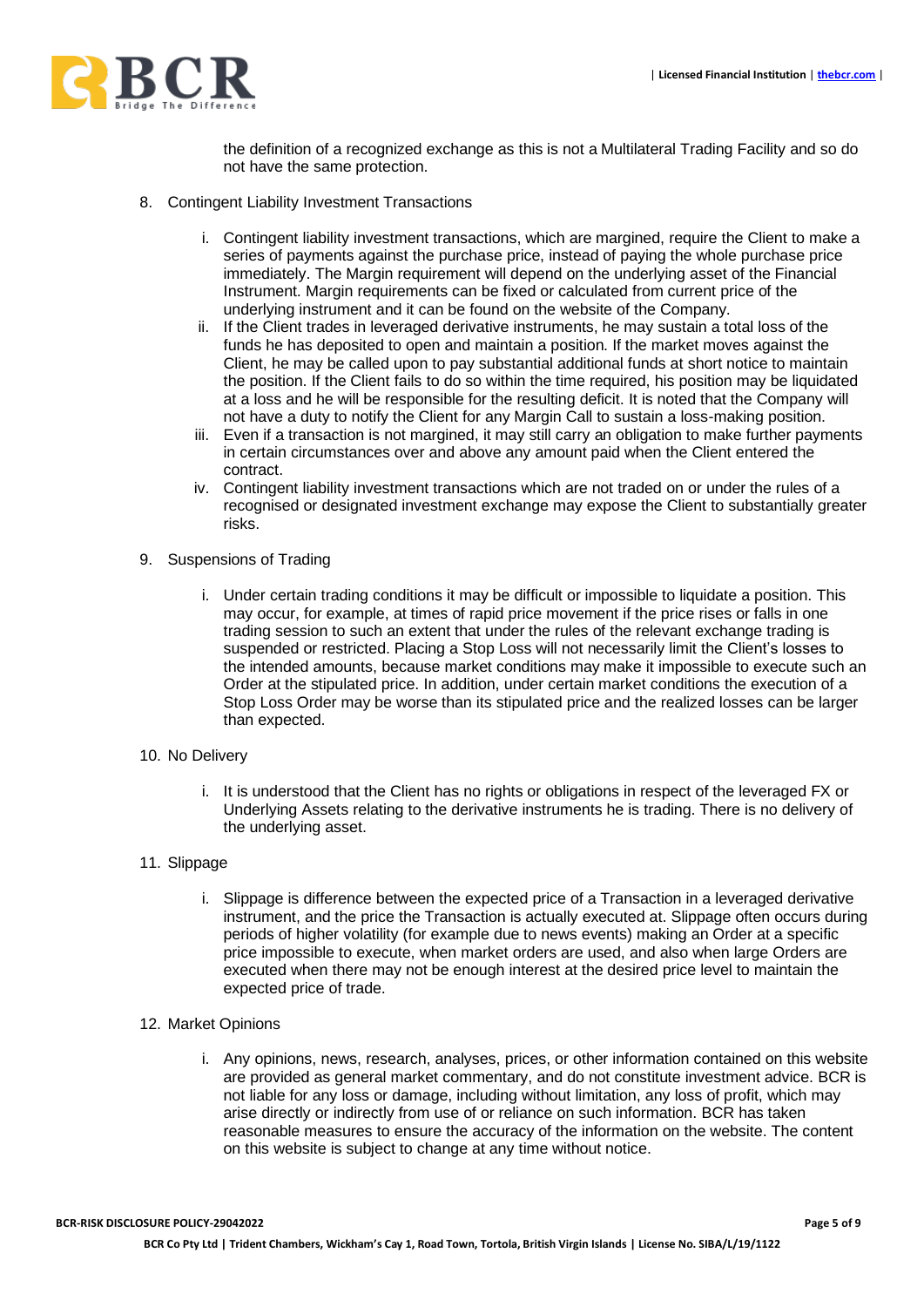

#### 13. Rollover Costs

- i. Rollover is the simultaneous closing and opening of a position at a particular point during the day in order to avoid the settlement and delivery of the purchased currency. At the time at which positions are closed and reopened, a rollover fee may be levied.
- 14. Execution Model
	- i. BCR offers OTC trading via an automatic validation Dealing Desk execution model. BCR will act as a dealer and is the counterparty to any trades that you undertake. In this model, BCR compensation may not be limited to our standard markup and our interests may be in direct conflict with yours. Each transaction you open constitutes a contract with us; these contracts can be closed only with us and are not transferable to any other person. This also means that you may be exposed to the risk of our default.

## 15. Negative Pricing

- i. The Company's proprietary and non-proprietary platforms do not support sub-zero prices. Therefore, the Company does not allow the trading of sub-zero (negative) prices. Where the prices of any financial instrument collapse in sub-zero (negative) prices, the Company is obliged to disable the trading for the specific instrument and as a result closure of the existing positions at zero price for the instrument affected will occur.
- 16. Misquotes / Mispricing
	- i. It is possible, but extremely rare, that a transaction may be performed on a wrong price due a miss-quote price feed from any of our third-party liquidity providers or through an unexpected technical fault. Equally, there may be delays due to internet connection or occasions where a position is opened or closed based on latent prices that do not reflect the correct market prices at the time of transaction, resulting in an inaccurate profit or inaccurate loss.
	- ii. Such events may affect your transactions and our business. In this case, we will take all the necessary measures, immediately, to remedy and rectify the situation, as it is fair and suited to each case. Remedies include correcting deal entry prices or exit prices according to the correct market rates at the time of transaction. We may need to cancel any transaction(s) which are executed wrongly due to the 'price misquote', for example from pre-set limit/pending orders been triggered due to mispricing. We make our best efforts to contact and inform you for our actions, by telephone or by e-mail.

## **VII. Charges and Taxes**

- 1. The Provision of Services by the Company to the Client is subject to fees, available on the Company's website. Before the Client begins to trade, he should obtain details of all fees, commissions, charges for which the Client will be liable. It is the Client's responsibility to check for any changes in the charges.
- 2. If any charges are not expressed in monetary terms (but, for example, as a percentage of contract value), the Client should ensure that he understands what such charges are likely to amount to.
- 3. The Company may change its charges at any time.
- 4. There is a risk that the Client's trades in any Financial Instruments may be or become subject to tax and/or any other duty for example because of changes in legislation or his personal circumstances. The Company does not warrant that no tax and/or any other stamp duty will be payable. The Company does not offer tax advice.
- 5. The Client is responsible for any taxes and/or any other duty which may accrue in respect of his trades.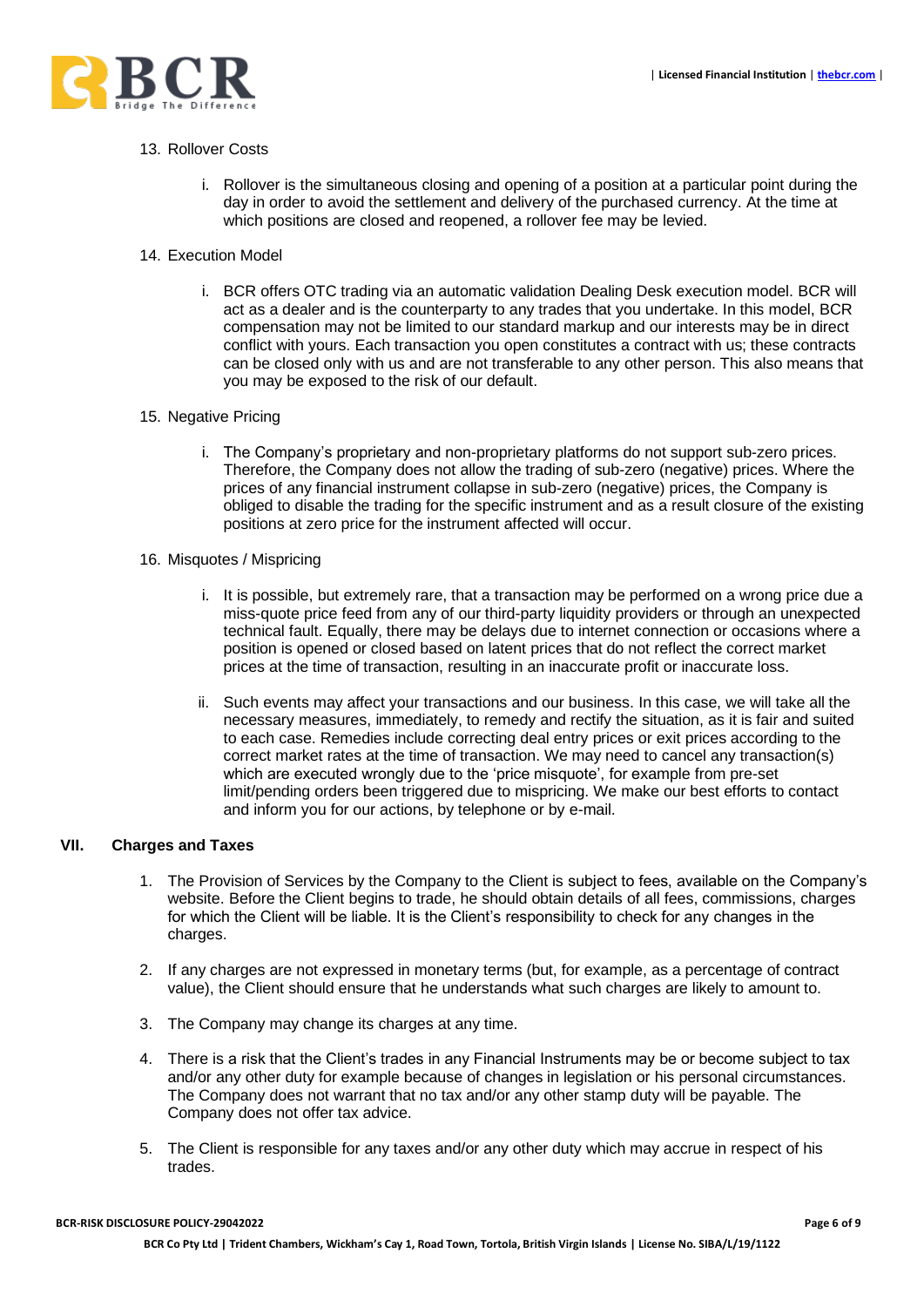

- 6. It is noted that taxes are subject to change without notice.
- 7. It is noted that the Company's prices in relation to leveraged derivative instrument trading are set by the Company and may be different from prices reported elsewhere. The Company's trading prices are the ones at which the Company is willing to sell leveraged derivative instruments to its Clients at the point of sale. As such, they may not directly correspond to real time market levels at the point in time at which the sale of leveraged derivative instruments occurs.

## **VIII. Third Party Risks**

- 1. The Company may pass money received from the Client to a third party (e.g. an intermediate broker, a bank, a market, a settlement agent, a clearing house or OTC counterparty) to hold or control in order to effect a Transaction through or with that person or to satisfy the Client's obligation to provide collateral (e.g. initial margin requirement) in respect of a Transaction. The Company has no responsibility for any acts or omissions of any third party to whom it will pass money received from the Client.
- 2. The third party to whom the Company will pass money may hold it in an omnibus account and it may not be possible to separate it from the Client's money, or the third party's money. In the event of the insolvency or any other analogous proceedings in relation to that third party, the Company may only have an unsecured claim against the third party on behalf of the Client, and the Client will be exposed to the risk that the money received by the Company from the third party is insufficient to satisfy the claims of the Client with claims in respect of the relevant account. The Company does not accept any liability or responsibility for any resulting losses.
- 3. The Company may deposit Client money with a depository who may have a security interest, lien or right of set-off in relation to that money.
- 4. A Bank or Broker through whom the Company deals with could have interests contrary to the Client's Interests.

#### **IX. Insolvency**

1. The Company's insolvency or default may lead to positions being liquidated or closed out without the Client's consent.

# **X. Communication between the Client and the Company**

- 1. The Client shall accept the risk of any financial losses caused by the fact that the Client has received with delay or has not received at all any notice from the Company.
- 2. The Client acknowledges that the unencrypted information transmitted by e-mail is not protected from any unauthorised access.
- 3. The Company has no responsibility if unauthorized third persons have access to information, including electronic addresses, electronic communication and personal data, access data when the above are transmitted between the Company and the Client or when using the internet or other network communication facilities, telephone, or any other electronic means.
- 4. The Client is fully responsible for the risks in respect of undelivered Company Online Trading System internal mail messages sent to the Client by the Company.

#### **XI. Force Majeure Events**

1. In case of a Force Majeure Event the Company may not be in a position to arrange for the execution of Client Orders or fulfil its obligations under the agreement with the Client. As a result, the Client may suffer financial loss.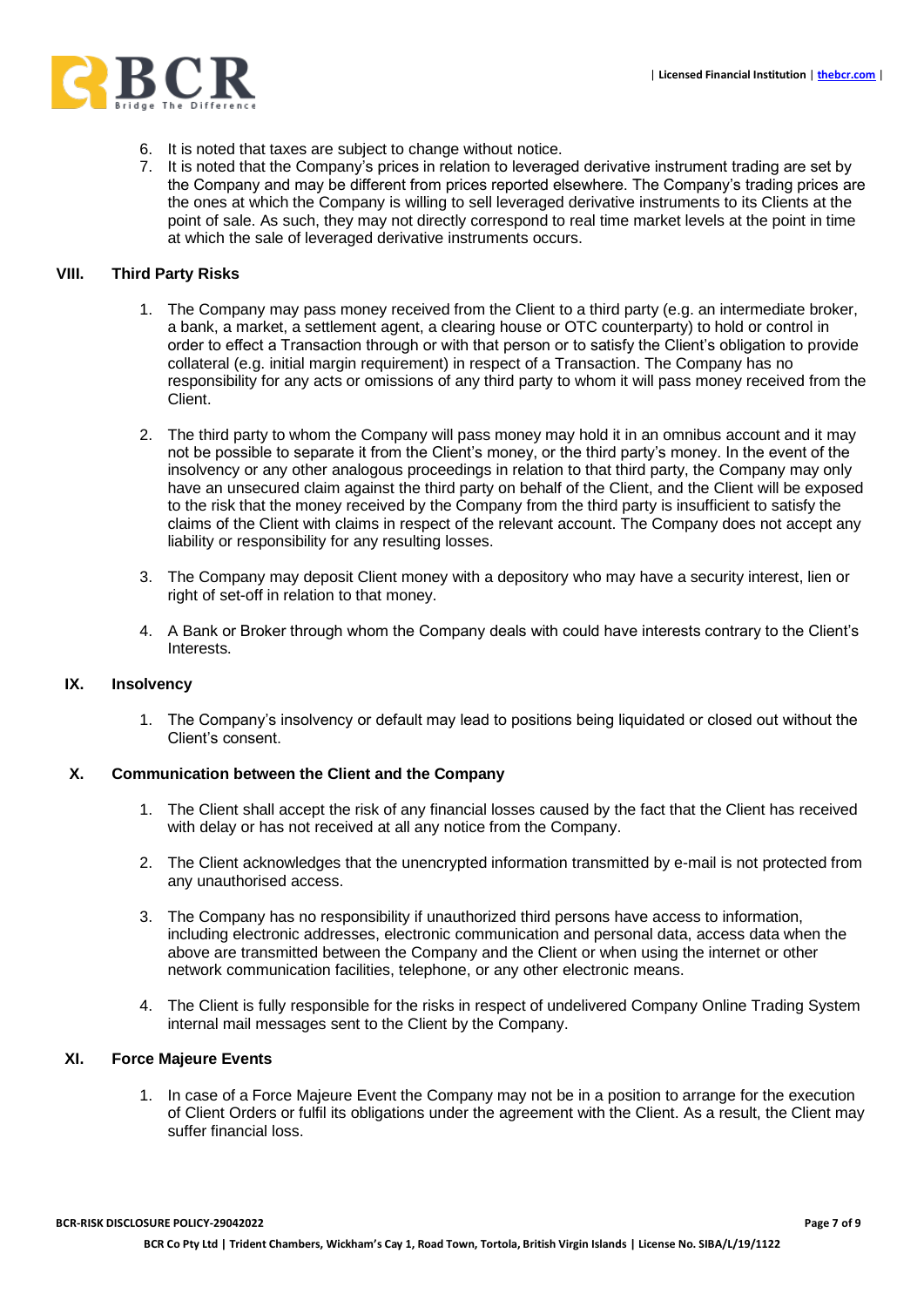

2. The Company will not be liable or have any responsibility for any type of loss or damage arising out of any failure, interruption, or delay in performing its obligations under the Client Agreement where such failure, interruption or delay is due to a Force Majeure event.

## **XII. Abnormal Market Conditions**

1. The Client acknowledges that under Abnormal Market Conditions the period during which the Orders are executed may be extended or it may be impossible for Orders to be executed at declared prices or may not be executed at all.

## **XIII. Foreign Currency**

1. When a Financial Instrument is traded in a currency other than the currency of the Client's country of residence, any changes in the exchange rates may have a negative effect on its value, price and performance and may lead to losses for the Client.

# **XIV. Advice and Recommendations**

- 1. The Company will not advise the Client about the merits of a particular Transaction or give client any form of investment advice and the Client acknowledges that the Services do not include the provision of investment advice in leveraged derivative instruments or the Underlying Markets. The Client alone will enter into Transactions and take relevant decisions based on his own judgement. In asking the Company to enter into any Transaction, the Client represents that he has been solely responsible for making his own independent appraisal and investigation into the risks of the Transaction. He represents that he has sufficient knowledge, market sophistication, professional advice and experience to make his own evaluation of the merits and risks of any Transaction. The Company gives no warranty as to the suitability of the products traded under the Client Agreement and assumes no fiduciary duty in its relations with the Client.
- 2. The Company will not be under any duty to provide the Client with any legal, tax or other advice relating to any Transaction. The Client should seek independent expert advice if he is in any doubt as to whether he may incur any tax liabilities. The Client is hereby warned that tax laws are subject to change from time to time.
- 3. The Company may, from time to time and at its discretion, provide the Client (or in newsletters which it may post on its Website or provide to subscribers via its Website or the Trading Platform or otherwise) with information, recommendations, news, market commentary or other information but not as a service. Where it does so:
	- i. the Company will not be responsible for such information;
	- ii. the Company gives no representation, warranty or guarantee as to the accuracy, correctness or completeness of such information or as to the tax or legal consequences of any related Transaction;
	- iii. this information is provided solely to enable the Client to make his own investment decisions and does not amount to investment advice or unsolicited financial promotions to the Client;
	- iv. if the document contains a restriction on the person or category of persons for whom that document is intended or to whom it is distributed, the Client agrees that he will not pass it on to any such person or category of persons;
	- v. the Client accepts that prior to dispatch, the Company may have acted upon it itself to make use of the information on which it is based. The Company does not make representations as to the time of receipt by the Client and cannot guarantee that he will receive such information at the same time as other clients.
- 4. It is understood that market commentary, news, or other information provided or made available by the Company are subject to change and may be withdrawn at any time without notice.